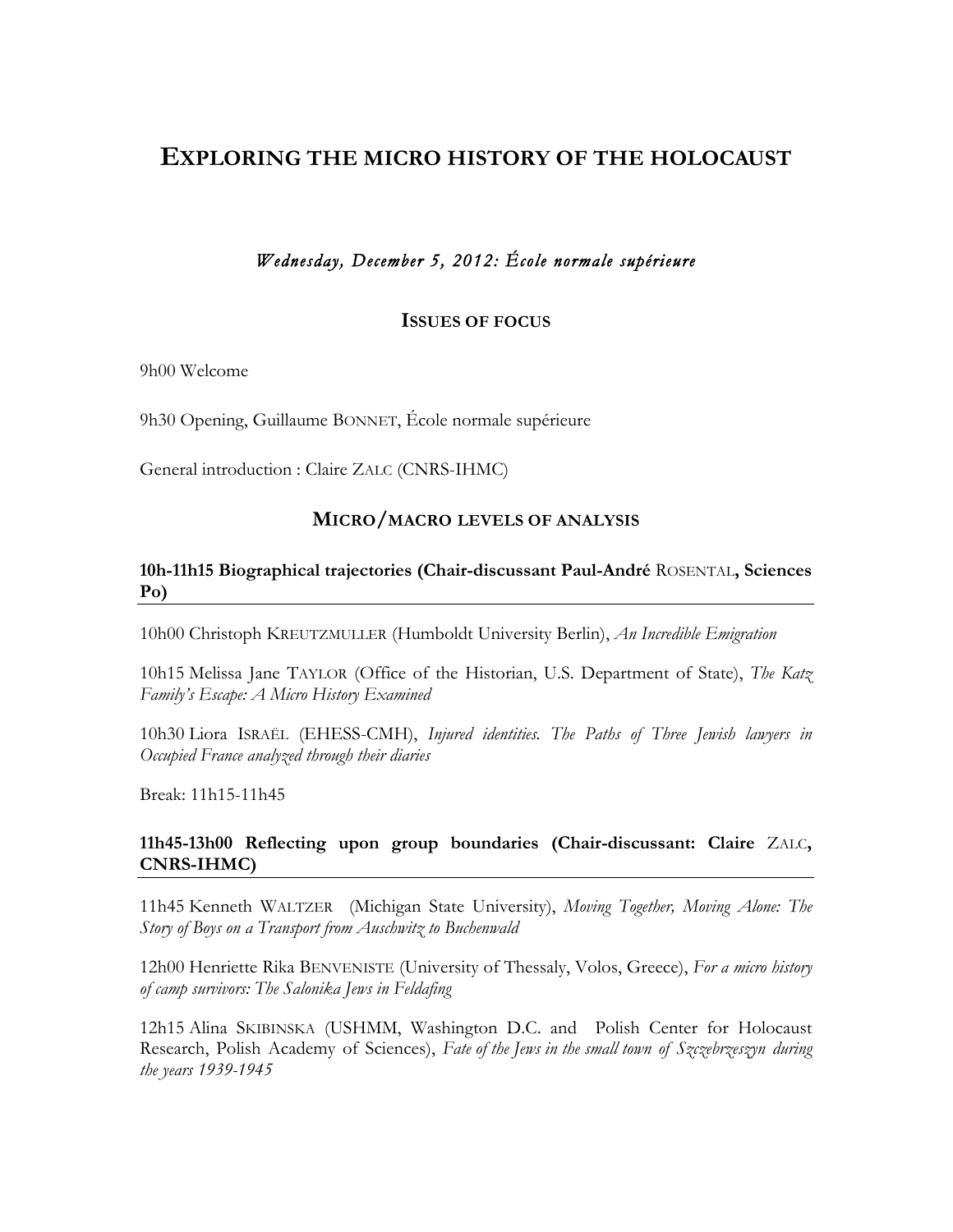## Lunch break: 13h00-14h30

#### 14h30-16h00 Two panels

#### **1 - Spaces (Chair-discussant Nicolas** MARIOT**, CNRS-CURAPP) : sale des Actes**

14h30 Birte KLARZYK (Cologne University), *Life in a ghetto house. Social impacts of the spatial segregation of Cologne's Jewish population between 1938 and 1942 – A case study*

14h45 Ilaria PAVAN (Scuola Normale Superiore di Pisa), *Space and deportation, space and escape. For a micro–history of interned foreign Jews in Italy (1940–1945)*

15h00 Leon SALTIEL (University of Macedonia, Thessaloniki), *The Destruction of Salonika's Jewish Cemetery*

15h15 Silvia GOLDBAUM (Zentrum für Antisemitismusforschung, TU Berlin), *Neighbours relationships and the arrest of Jews in Denmark*

Break: 16h15-16h45

# **2 - Ghettos: a distinct space? (Chair-discussant Jean-Luc** PINOL**, École Normale supérieure de Lyon), salle Dussane**

14h30 Svenja BETHKE (University of Hamburg), *Definitions of 'Criminality' and 'Law' in the Jewish Ghetto. The Perspective of the Jewish Councils*

14h45 Ingo LOOSE (Institute of Centemporary History Munich-Berlin), *Ghettos as microcosms. Pictures taken by Jewish photographers as a source to the Holocaust*

15h00 Katarzyna PERSON (The Center for Jewish History, New York)**,** *Jewish Police in the Warsaw Ghetto. Microhistory of the margins*

15h15 Lenore J WEITZMAN (George Mason University) and Zvi GITELMAN (University of Michigan), *Individual Decisions and Collective Fates in Belorussian Ghettos*

Break: 16h15-16h45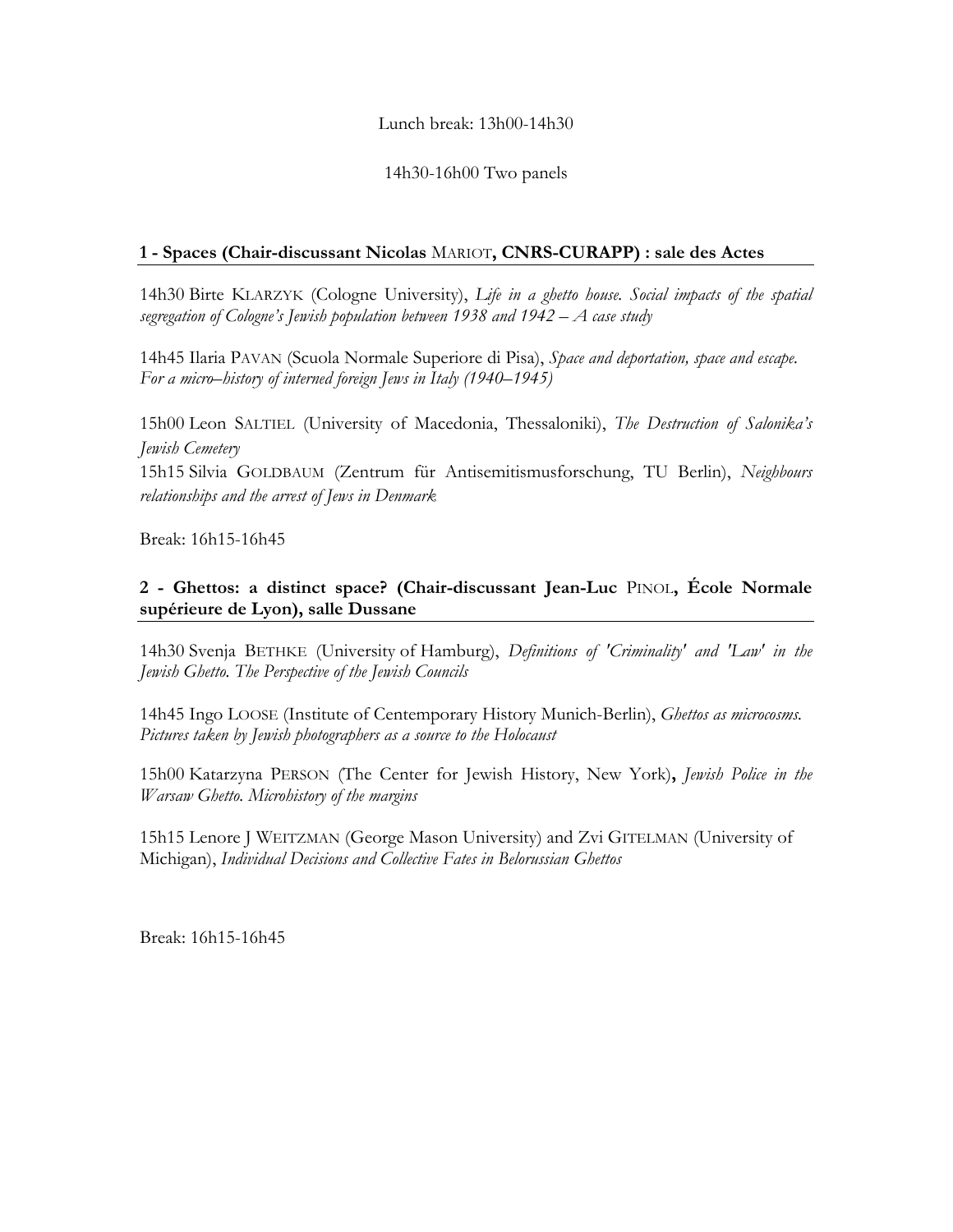**16h45-18h45 Micro history shedding light on macro events (Chair-discussant: Christophe** CHARLE**, IHMC-Université de Paris 1) – Salle Dussane**

16h45 Tim COLE (University of Bristol), *Micro histories, micro geographies: Budapest, 1944 and scales of analysis*

17h00 Martin DEAN (USHMM, Washington DC), *Micro History as Macro History: Understanding the Holocaust from the Bottom Up – A Case Study of 1,142 Ghettos*

17h15 Havi DREIFUSS (*Tel Aviv University and Yad Vashem)*, *Exploring the Micro History of the Holocaust. Religious Life in Poland during the Holocaust: Between the Micro and the Macro*

17h30 Tal BRUTTMANN (Ville de Grenoble), *Echirolles, August 7 1944: Three executions*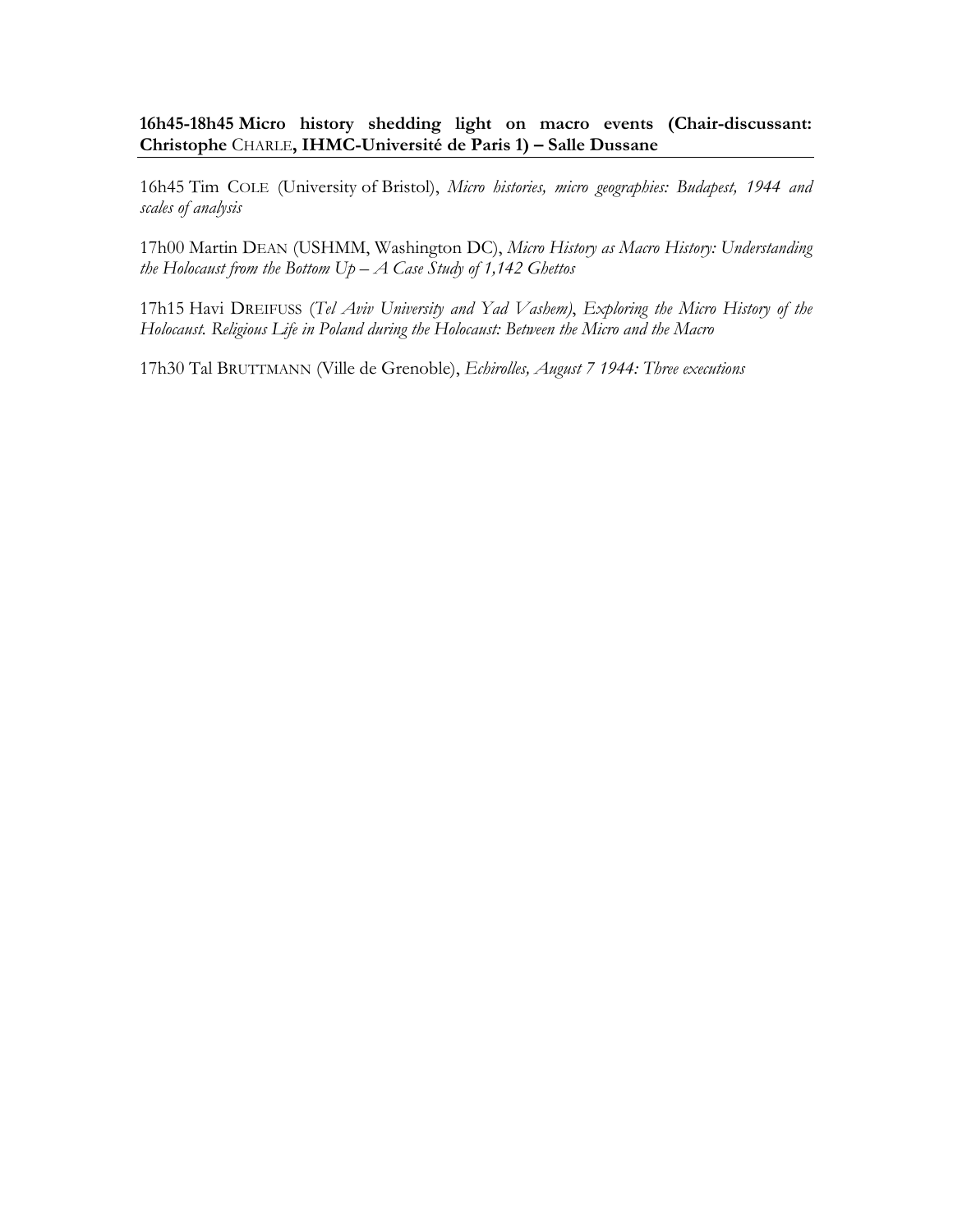# *Thursday, December 6, 2012: Mémorial de la Shoah*

# **FACE-TO-FACE: VICTIMS AND PERPETRATORS**

9h00 Welcome of the participants

9h30-10h00 Keynote presentation by Jan GRABOWSKI (University of Ottawa) « New methodological perspectives in micro-research on the Shoah »

## **10h00-12h00 Interactions (Chair-discussant Florent Brayard, EHESS-CRH)**

10h00 Froukje DEMANT (University of Amsterdam), *Living in abnormal normality? The daily relations of Jews and non-Jews in the German-Dutch border region during the Third Reich*

10h15 Jean-Charles SZUREK (CNRS-ISP), *Jews, Poles and Germans in the Lukow region*

10h30 Carlo GREPPI (University of Turin), *Bystanders or participants? Civilians facing racial persecution in Turin (1943-1945)*

10h45 Daniel UZIEL (Yad Vashem), *Jewish Slave Workers in the German Aviation Industry*

11h00 Judit MOLNAR (University of Szeged, Hungary), *"Everyone has an equal right to life". Gendarmes saving Jews among gendarmes deporting Jews in 1944*

Lunch break: 12h00-13h30

## **13h30-14h45 Face-to-face (Chair-discussant Tal** BRUTTMANN**, Ville de Grenoble***)*

13h30h Tomasz FRYDEL (University of Toronto), *A Historical Forensics of Jewish Refugees in Mielec County: Toward a Social History of Rescue*

13h45 Vladimir SOLONARI (University of Central Florida), *On the Persistence of Moral Judgment: Local Perpetrators in the Districts of Golta and Berezovca, Transnistria as Seen by the Victims, Bystanders, and Perpetrators Themselves*

14h00 Wolf GRUNER (University of Southern California), *Individual Defiance and Protest. A Reassessment of Jewish Responses towards Persecution in Nazi Germany*

Break: 14h45-15h15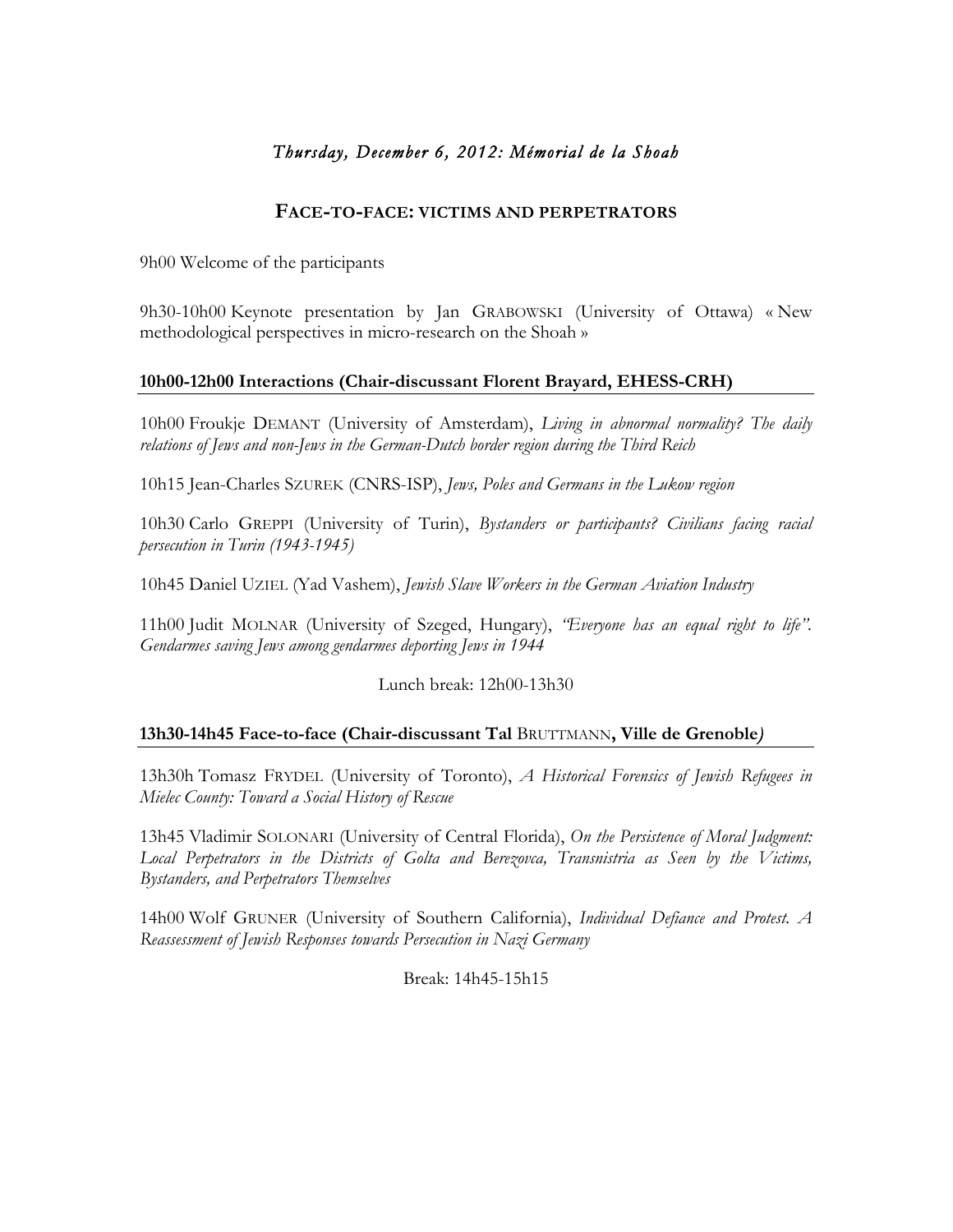#### **ARRESTS, EXECUTIONS, ACTS OF KILLING**

#### **15h15-16h30 Acts of killing (Chair-discussant Christian** INGRAO**, CNRS-IHTP)**

15h15 Markus ROTH (University of Giessen), *The Murder Of The Jews In Ostrów Mazowiecka In November 1939*

15h30 Alexandru MURARU (Alexandru Ioan Cuza university of Iasi, Romania), *The first Massacres of Jews in the Romanian Holocaust. Level of Decision, Genocidal Strategy and Killing Methods in the Dorohoi and Galati Pogroms (June-July, 1940)*

15h45 Nicolas MARIOT (CNRS-CURAPP), *Bypassing Birkenau, Autumn 1942*

Break: 16h30-17h00

# **17h00-18h15 Imaginaries confronting reality (Chair-discussant Maurice Olender, EHESS)**

17h00 Johann CHAPOUTOT (University Grenoble II-Institut Universitaire de France), *German sanitary action and the Jews living in the General Government: biomedical imaginary and the legitimization of Nazi crimes*

17h15 Barbara ENGELKING (Polish Academy of Sciences), *Dreams in the times of the Shoah*

17h30 Amos GOLDBERG (Hebrew University of Jerusalem), *Rumors in the Warsaw Ghetto: A case study in the Cultural History of the Jews in the Holocaust*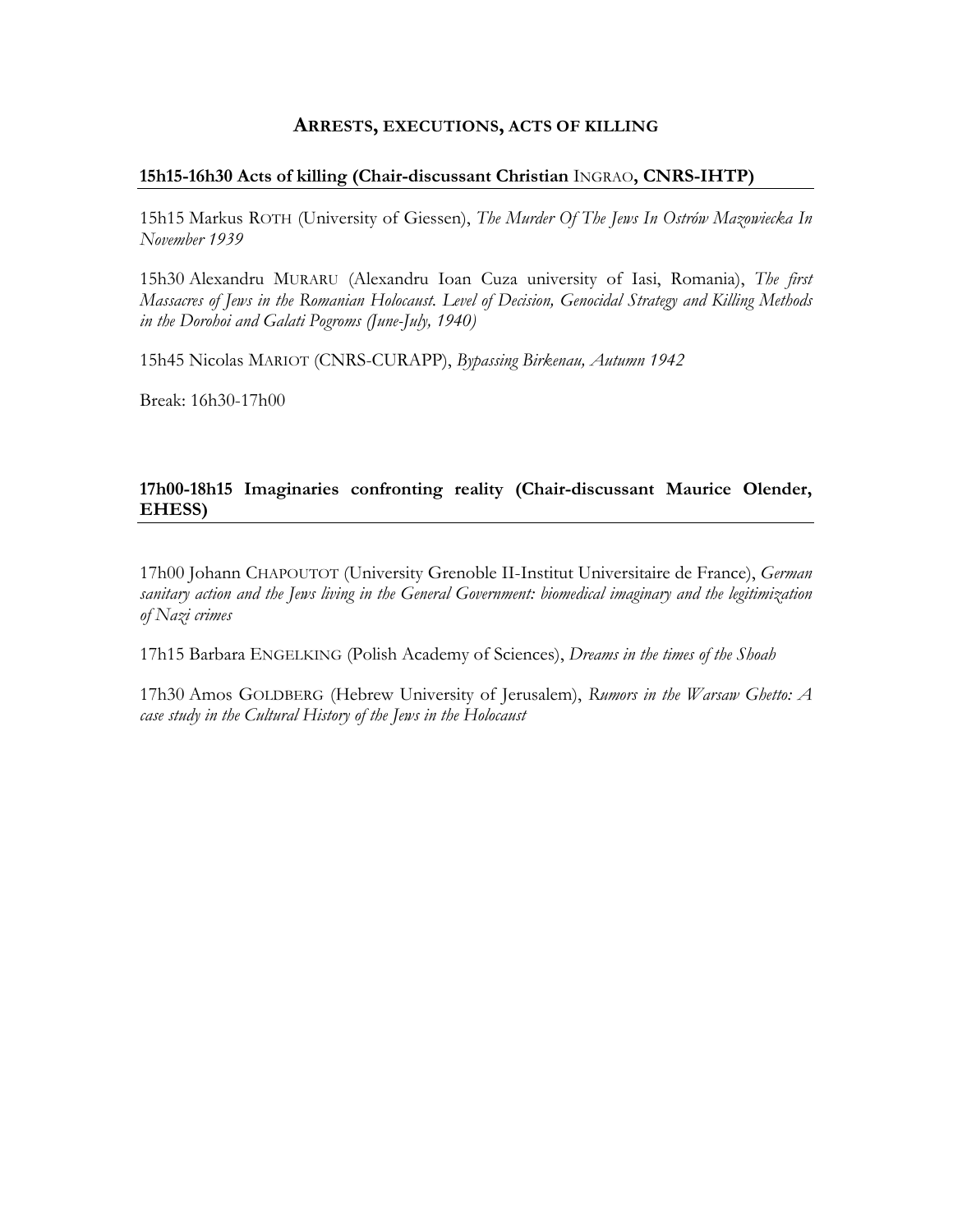# *Friday, December 7, 2012: Archives nationales (site de Pierrefitte-sur-Seine)*

## **THE MATERIAL FOR SHIFTING SCALES: SOURCES**

9h00 Welcome of the participants

9h30 Keynote presentation by Annette WIEVIORKA (CNRS-IRICE), « New trends in the treatment of testimonies»

## **10h-11h45 Judicial** Archives **(Chair-discussant Jan** GRABOWSKI**, University of Ottawa)**

10h00 Liviu CARARE (Institute of History, Cluj-Napoca, Romania), *Czernowitz Ghetto (1941- 1942). A Perspective of War Crimes Trials* 

10h15 Diana DUMITRU (Moldova State Pedagogical University Ion Creanga), *To Trust or Not to Trust? An Analysis of Soviet Postwar Investigation and Trial Documents for the History of the Holocaust*

10h30 Andrew KORNBLUTH (University of California, Berkeley), "*There Are Many Cains Among Us" Judging Wartime Crimes Against Jews at the Regional Courts of Warsaw and Siedlce in Poland, 1946-1949*

## Break: 11h30-11h45

# **11h45-13h00 New collections, new sources (Chair-discussant Sophie** COEURÉ**, Université Paris-Diderot)**

11h45 Diane AFOUMADO (USHMM, Washington, DC), *How can we use the ITS collection to shed light on the history of the Holocaust?*

12h00 Stefan IONESCU (Clark University), *The Challenges of Assessing the Sabotage of Aryanization (Romanianization) in World War II Bucharest: Sources and Interpretations*

12h15 Marta JANCZEWSKA (Jewish Historical Institute in Warsaw and the Polish Center for Holocaust Research), *Death cards as a source to the Warsaw ghetto history studies*

Lunch Break: 13h – 14h30